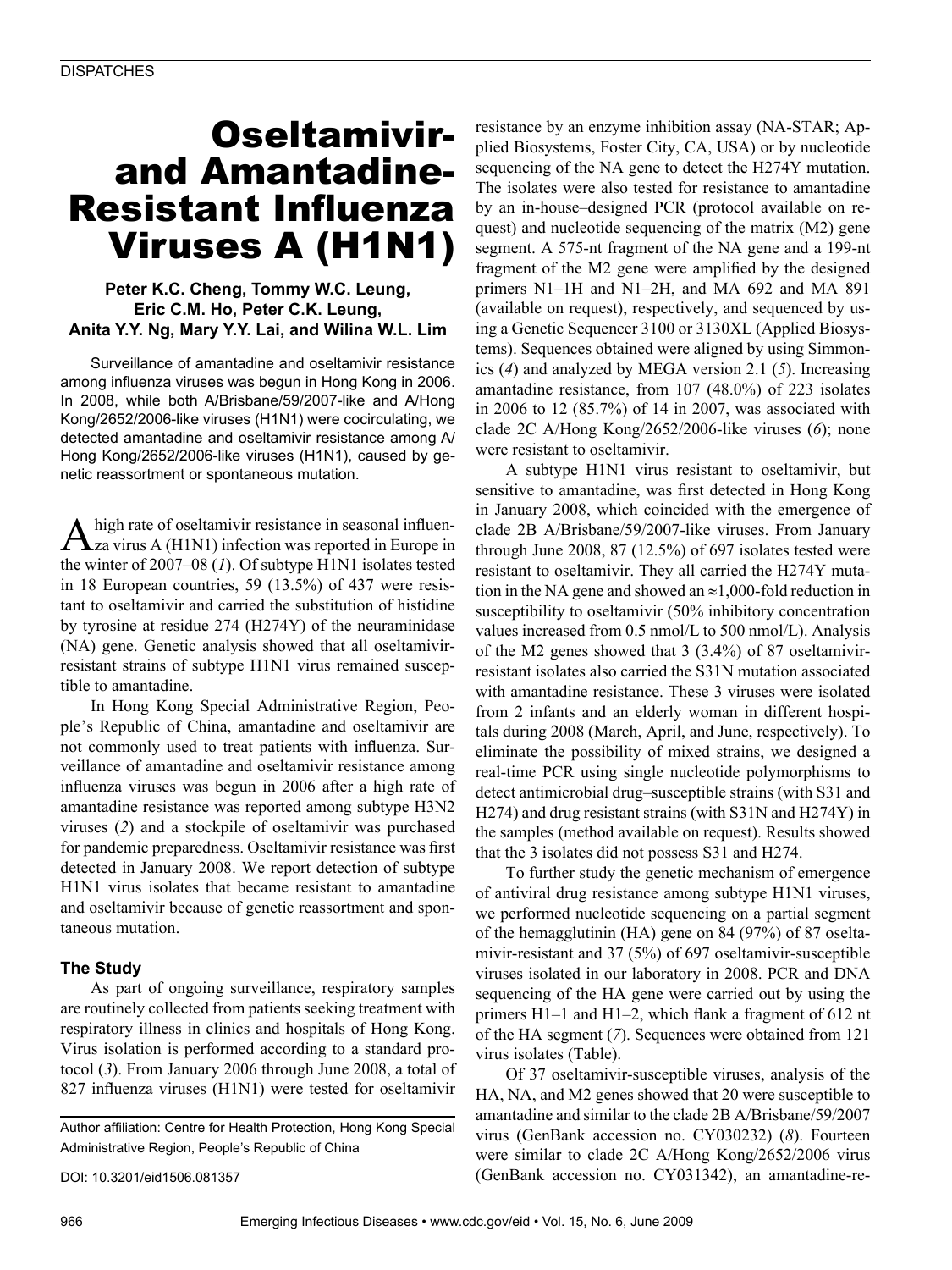| isolated in Florig Twig, January-Julie 2000 |              |          |          |                      |                          |
|---------------------------------------------|--------------|----------|----------|----------------------|--------------------------|
| Characteristics                             | No. isolates | HA clade | NA clade | M <sub>2</sub> clade | <b>Mutation</b>          |
| Oseltamivir resistant ( $n = 84$ )          |              |          |          |                      |                          |
| Amantadine susceptible                      | 81           | 2B†      | 2B       | 2B                   | H <sub>274</sub> Y in NA |
| Amantadine resistant                        |              | $2C+$    | 2B       | 2C                   | H274Y in NA, S31N in M2  |
|                                             | າ            | 2C       | 2C       | 2C                   | H274Y in NA, S31N in M2  |
| Oseltamivir susceptible $(n = 37)$          |              |          |          |                      |                          |
| Amantadine susceptible                      | 20           | 2B       | 2B       | 2B                   | None                     |
| Amantadine resistant                        | 14           | 2C       | 2C       | 2C                   | S31N in M2               |
|                                             | 3            | 2B       | 2B       | 2C                   | S31N in M2               |

Table. Phylogenetic analysis of HA, NA, and M2 genes of influenza viruses A (H1N1) with different drug-resistance characteristics isolated in Hong Kong, January–June 2008\*

\*HA, hemagglutinin; NA, neuraminidase; M2, matrix.

†Clade 2B or clade 2C indicates the gene specified has a nucleotide homology >99% to that of A/Brisbane/59/2007 or A/Hong Kong/2652/2006 virus, respectively.

sistant virus isolated in our laboratory in 2006 which remained prevalent in Hong Kong in 2007 and 2008. Three isolates had HA and NA genes similar to those of clade 2B but carried an amantadine-resistant M2 gene similar to that of the A/Hong Kong/2652/2006 virus.

Among 84 oseltamivir-resistant strains, 81 remained susceptible to amantadine and had HA and M2 genes similar to those of clade 2B A/Brisbane/59/2007 virus but carried a single point mutation H274Y in the NA gene. The other 3 isolates were resistant to oseltamivir and amantadine; they had similar HA and M2 genes to those of clade 2C A/Hong Kong/2652/2006 virus but had the H274Y mutation in their NA gene. One of the viruses had an NA gene similar to that of the oseltamivir-resistant clade 2B A/Brisbane/59/2007 virus, whereas the other 2 viruses had NA genes similar to those of amantadine-resistant clade 2C

A/Hong Kong/2652/2006 virus (Figure). These results suggest that the 3 isolates acquired amantadine and oseltamivir resistance by different mechanisms. A clade 2C A/Hong Kong /942/2008 virus acquired an NA gene carrying the H274Y mutation by reassortment with an oseltamivir-resistant clade 2B virus; the other 2 clade 2C viruses, A/Hong Kong /1052/2008 and A/Hong Kong /1313/2008, acquired oseltamivir resistance through a spontaneous H274Y mutation in the NA gene.

To study the effect of the resistant gene on the replication efficiency of the viruses, we conducted experiments using amantadine- and oseltamivir-resistant viruses in MDCK cells. Briefly, we placed in quadruplicate on MDCK cells one 50% tissue culture infectious dose per 0.1 mL of subtype H1N1 viruses with different antiviral drug–resistance patterns (amantadine-resistant only, oseltamivir-resistant



Figure. Phylogenetic analysis of the hemagglutinin gene (A), neuraminidase gene (B), and matrix gene (C) of influenza virus (H1N1). The 3 clade 2C viruses with double resistance are indicated by circles, the 3 clade 2B viruses with amantadine resistance are indicated by triangles, and A/Brisbane/59/2007 and A/Hong Kong/2652/2006 are indicated by squares. Scale bars indicate 0.5% difference in nucleotide sequence.